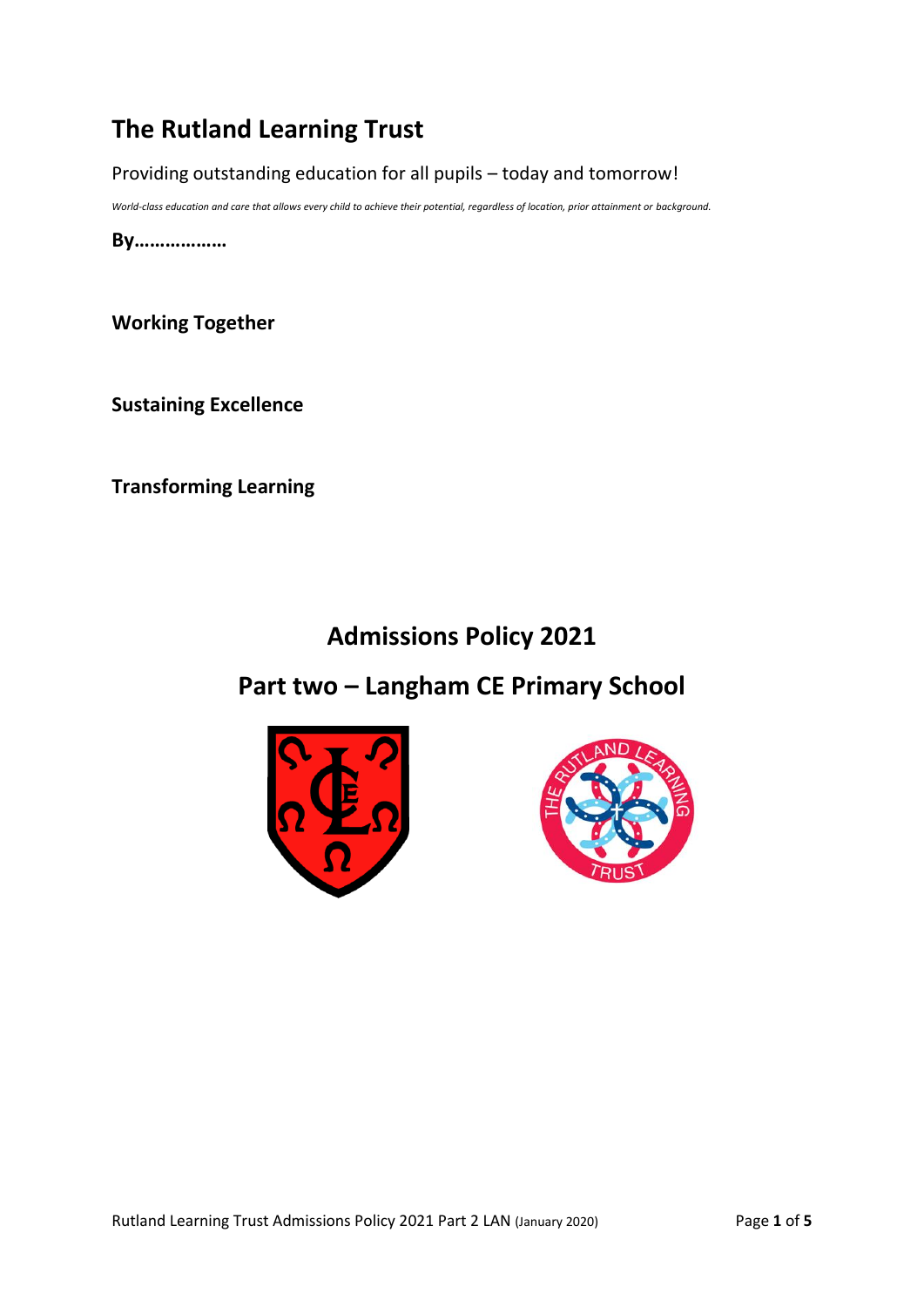## **Rutland Learning Trust Admissions Policy Part two**

#### **Part Two – The School/Academy**

This section of the Admissions Policy explains how the overarching Rutland Learning Trust policy applies in Langham CE Primary School, including how admissions are prioritised.

#### **1. Introduction to the academy/school**

At Langham School, we believe all children start their school careers with sparkling imaginations, fertile minds and a willingness to take risks with what they think. We strive to develop confident, motivated and inquisitive pupils who are passionate about their learning.

#### **Our School Vision:**

Loving learning, loving laughter, loving life in all its fullness; loving Langham!

"Jesus said, I have come that they might have life and have it to the full." (NIV John 10:10)

#### **Our School Aims**

Our aim is to inspire a love of learning and discover how to make a difference in our world through CHRISTIAN VALUES, COURAGEOUS ADVOCACY and EPIC LEARNING!

To be a school where:

- Children ENJOY and love learning. "This is the day the LORD has made; let us rejoice and be glad in it." (NIV Psalm 118:24)
- Everyone makes PROGRESS and is proud of themselves and proud of their school. "I am the good shepherd; I know my sheep and my sheep know me." (John 10:14)
- Everyone matters everyone is INCLUDED and individuality is celebrated. "I have other sheep that are not of this sheep pen, I must bring them also." (John 10:10)
- CREATIVITY is admired and KINDNESS is encouraged. "… out of darkness the light shall shine." (2 Corinthians 4:6 GNB)
- TEAM WORK. We all have a clear sense of belonging and team work. "A rope that has three parts wrapped together is hard to break." (Ecclesiastes 4:12)

### **Our Christian Ethos**

Christian values and practice are at the heart of our shared life as a Church of England School and they shape an enquiring and respectful approach to everything around us. We have strong, well-established links with our local church that contribute regularly to our schools programmes and we seek to learn about and from other faith-traditions in today's world.

As a dedicated team of teachers, support staff, Governors, parents and carers we work with love, professionalism and commitment on behalf of and with the pupils to provide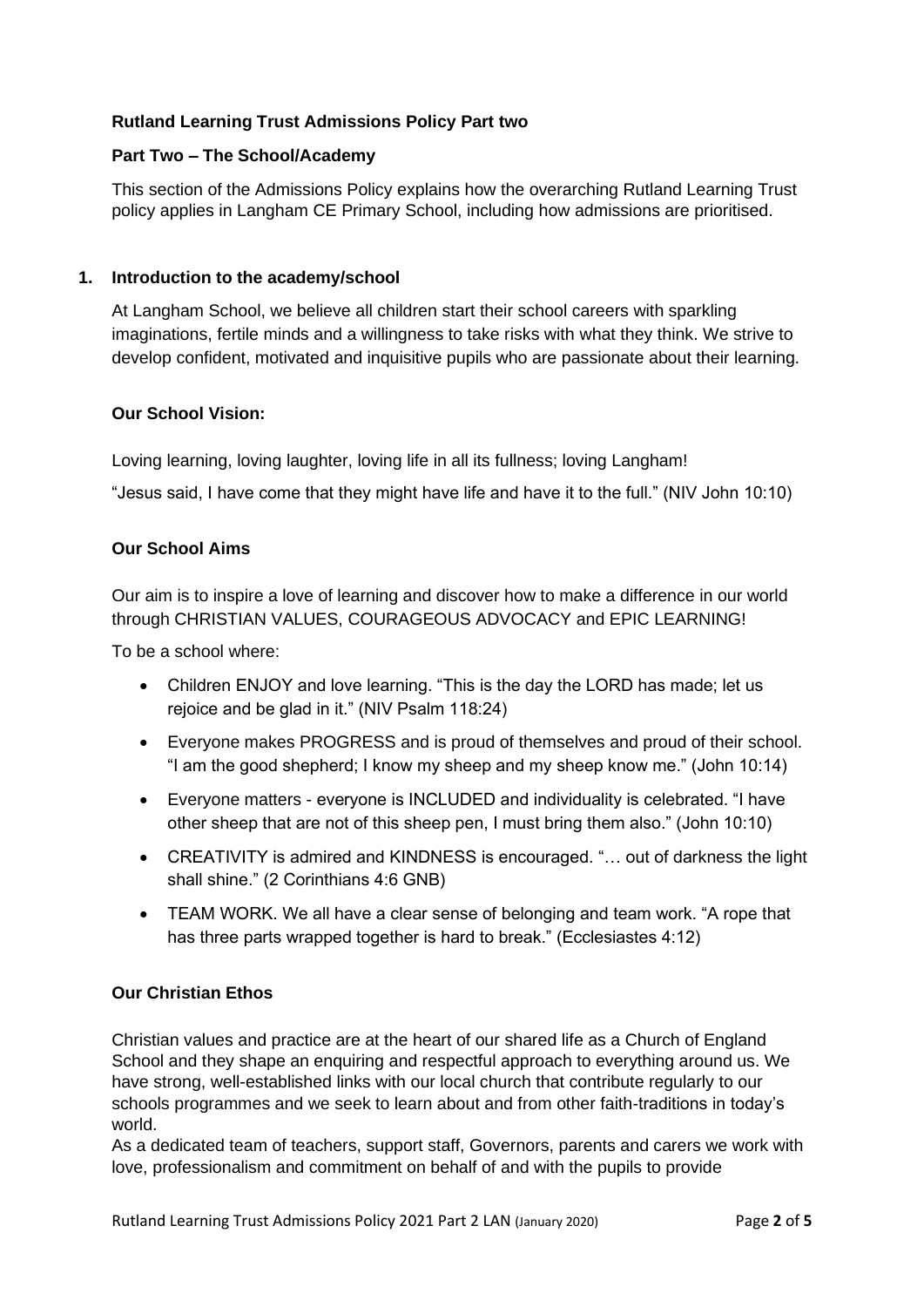educational provision of the very highest quality. **EV** 'Working Together to Sustain Excellence and Transform Learning' we believe that we can improve outcomes for our children - today, tomorrow and in the future. By working in this way we know that every child will be valued, cared for and have the very best chance to excel and achieve their potential.

## **Our Christian Values**

"The fruit of the Spirit is love, joy, peace, patience, kindness, goodness, faithfulness, gentleness and self-control. Against such this there is no law." (Galatians 5:22-23)

### Our 6 Rs for Lifelong Learning

We aim for our learners to be able to show and live these values in everything they do.

- Readiness growth mindset, self-belief, enthusiasm
- Respectful respect people and the environment, care for others and share ideas.
- Resilience keep going, stay focused, manage your feelings, ask for help.
- Resourcefulness learn with and from others, learn creatively in different ways, take on new challenges, be flexible, ask good questions.
- Responsibility ask for advice and act on it, be proud of your learning take ownership, learn alongside others - collaborate.
- Reflectiveness learn from mistakes, listen to others, improve your learning, practice.

### **Courageous Advocacy**

We aspire to:

- Show and live our values in everything they do.
- Challenge injustice, discrimination and inequality.
- Engage in projects to address issues of disadvantage, deprivation, tolerance and mutual respect.
- Make a difference through prayer, actions and encouragement.

Through this ethos ….

- We will provide a warm, caring and Christian atmosphere in which the children will feel happy and secure and therefore receptive to learning.
- Children will gain an understanding of the Christian faith and what it means to be part of the world wide Anglican family.
- We will show that this is a Christian School promoting the values of love, trust and forgiveness as shown to us through the teachings of Jesus.
- Children will develop a social, spiritual and emotional awareness through these teachings.
- Children will be taught to be sympathetic to the needs of others in society, to conduct their lives with honesty, pride and respect for all and to form valued and lasting relationships through experience of Christian teaching and practice.
- Children will receive a broad, balanced and inspirational education, including the exploration of faith questions that will provide the basis of a successful, informed life.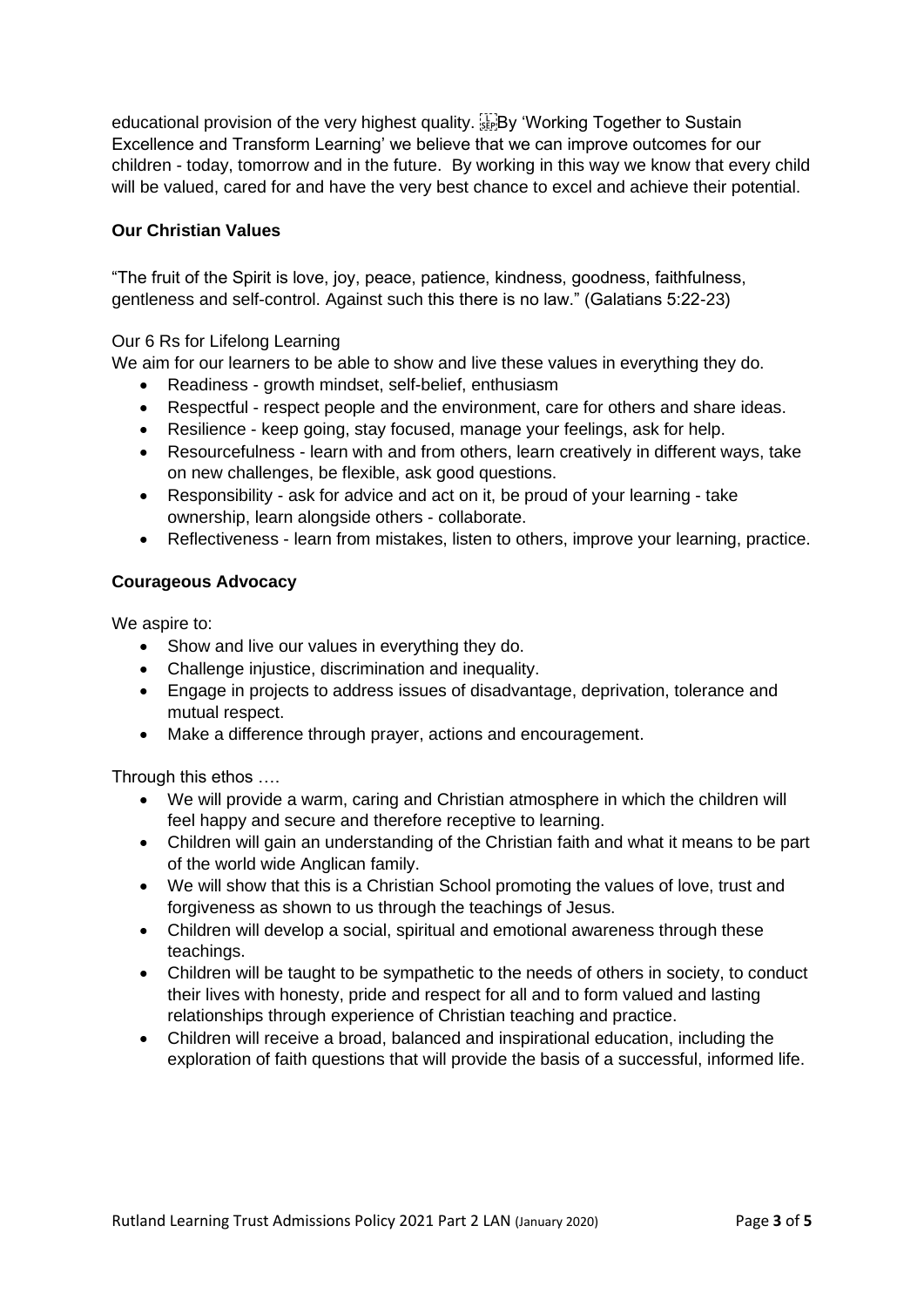## **2. Planned Admission Number**

The Planned Admission Number (PAN) for first-time admission to Reception in this academy is: **<sup>30</sup>**

# **3. Criteria for prioritising admissions in Langham CE Primary School**

\*\*\*The following criteria, in the order listed, will be used to allocate places if there are more applications than places available:

| $\mathbf{a}$ | "Looked After" children and those children who were previously "looked after" but                                                                                             |
|--------------|-------------------------------------------------------------------------------------------------------------------------------------------------------------------------------|
|              | immediately after being looked after became subject to an adoption, residence or                                                                                              |
|              | special guardianship order (In such circumstances a letter from the last Local                                                                                                |
|              | Authority which the child was in the care of will be required).                                                                                                               |
|              |                                                                                                                                                                               |
|              | A "looked after" child is a child who is (i) in the care of a local authority or                                                                                              |
|              | (ii) being provided with accommodation by a local authority in the exercise of their social<br>services functions (see definition in section 22(1) of the Children Act 1989). |
| $\mathbf b$  | Children who appear to the admission authority of the school to have been in state                                                                                            |
|              | care outside of England and ceased to be in state care as a result of being adopted.                                                                                          |
|              |                                                                                                                                                                               |
|              | A child is regarded as having been in state care in a place outside of England if they were                                                                                   |
|              | accommodated by a public authority, a religious organisation or any other provider of care                                                                                    |
|              | whose sole purpose is to benefit society                                                                                                                                      |
| $\mathbf c$  | Children who live in the catchment area of Langham School. The Catchment area                                                                                                 |
|              | includes the villages of Ashwell, Cold Overton, Knossington, Owston, Newbold,                                                                                                 |
|              | Langham, Market Overton, Teigh, Thistleton, Whatborough and Withcote.                                                                                                         |
|              | The child's place of residence is taken to be the parental home at which they normally reside. Where                                                                          |
|              | parents claim equal or dual residency they must prioritise one address over the other. Living in the                                                                          |
|              | catchment area does not guarantee a place at the catchment school.                                                                                                            |
| $\mathbf d$  | Children who will have an older sibling attending Langham School at the same time.                                                                                            |
|              |                                                                                                                                                                               |
|              | Sibling is defined in these arrangements as including natural brother or sister, half-brother or                                                                              |
|              | sisters, and legally adopted child being regarded as a brother or sister.                                                                                                     |
| e            | Children of staff (i.e. people employed on a permanent contract in any capacity) at                                                                                           |
|              | the school:                                                                                                                                                                   |
|              | a. where the member of staff has been employed at the school for two or                                                                                                       |
|              | more years at the time at which the application for admission to the school is<br>made, and/or                                                                                |
|              | b. the member of staff is recruited to fill a vacant post for which there is a                                                                                                |
|              | demonstrable skill shortage.                                                                                                                                                  |
| f            | Children who have a serious medical condition or exceptional social or domestic                                                                                               |
|              | needs that make it essential they attend Langham CE Primary School.                                                                                                           |
|              | Supporting documentation from the Lead Professional must be supplied and must                                                                                                 |
|              | be submitted with the application. The following list are the areas that are                                                                                                  |
|              | considered exceptional:                                                                                                                                                       |
|              | <b>Crown Servants</b>                                                                                                                                                         |
|              | Children subject to Child Protection Plans                                                                                                                                    |
|              | Parents suffering domestic violence (subject to documentary evidence by                                                                                                       |
|              | a lead professional)                                                                                                                                                          |
|              |                                                                                                                                                                               |
|              | Each case will be assessed on its individual merits by the Local Governing Body, who will                                                                                     |
|              | make a recommendation to the Trust Admission Committee.                                                                                                                       |